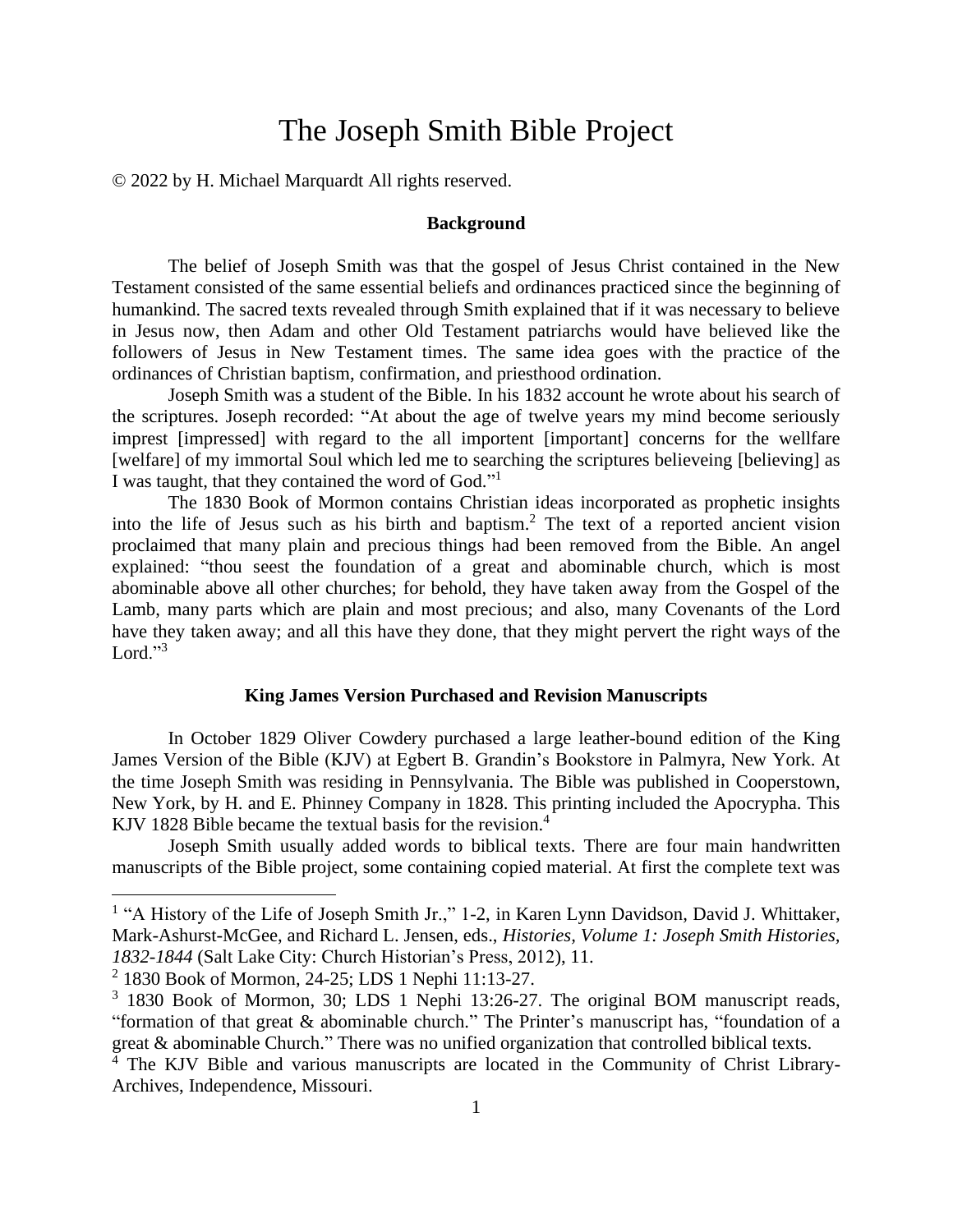written on the manuscript. Later just those passages that were revised are included on the manuscript pages and sometimes markings in the Bible.<sup>5</sup> Joseph Smith started his revision with Genesis, then stopped and revised Matthew through Revelation. Afterward he returned to Genesis and worked through Malachi. Over a period of three years (1830-33), Smith revised and also reviewed the manuscripts. New Testament manuscript 2 contains four gatherings or folios. The following chart shows the division of the original manuscripts:

| Old Testament                                      | <b>Text Includes</b>       | Dates of Original Work       |
|----------------------------------------------------|----------------------------|------------------------------|
| OT $1(61$ pages)                                   | Genesis 1:1 to 24:41       | June 1830 to March 1831      |
| OT $2(119$ pages)                                  | pages 1-59 copy of OT 1    |                              |
|                                                    | Genesis 24:41 to Malachi 4 | July 1832 to July 1833       |
| New Testament                                      | <b>Text Includes</b>       | Dates of Original Work       |
| NT 1 $(63 \text{ pages})$                          | Matthew 1 to 26:71         | March to June 1831           |
| NT 2, folio 1 (pages 1-49)                         | copy of NT 1               |                              |
| NT 2, folio 2 (pages 1-48)                         | Matt. 26:1 to Luke 1:74    | Sept. 1831 to Winter 1831-32 |
| NT 2, folio 3 (pages 49-92)                        | Luke 1:75 to Luke 19:40    | Winter 1831-32               |
| NT 2, folio 4 (pages 93-154) Luke 19:41 to Rev. 22 |                            | Jan./Feb. to July 1832       |

As noted above Joseph Smith spent time during 1830-33 correcting the KJV Bible. The project has been known as the Inspired Version, Joseph Smith Revision, or the Joseph Smith Translation (JST). The JST is Joseph Smith's doctrinal correction ("translation") of the Old and New Testaments.<sup>6</sup> The word "translation" was used to explain changes in the English text. It does not restore the Hebrew or Greek biblical text.

The King James Bible (KJV) was used for as a text-triggered type of "revelation" as Smith considered problems as he read from the English text of the KJV. This revision was one among many during the nineteenth century. Part of the text has been published only in the English language in 1867.

From an examination of the manuscripts, it is apparent that the handwritten corrections are not always complete. Not all of the notations on the manuscript pages were included when printed. In a few places Smith wrote the text himself. Sometimes italic words in the KJV Bible were crossed out, meaning they should be omitted. Many of the Hebrew Scriptures (commonly called the Old Testament) were considered "correct."

#### **The First Book of Moses Called Genesis**

It had been asserted by European biblical scholars that Moses could not have been the writer of Genesis. In June 1830 Joseph Smith received a new revelation originally given to

<sup>&</sup>lt;sup>5</sup> The Bible has markings (including strike through of italic words) starting at OT Genesis chapter 25 and NT John chapter 6.

<sup>&</sup>lt;sup>6</sup> For members of the Church of Jesus Christ of Latter-day Saints two items are printed in the *Pearl of Great Price:* Selections from the Book of Moses [KJV Genesis 1:1 - 6:13] and Joseph Smith - Matthew [KJV Matt. 23:39 and chapter 24].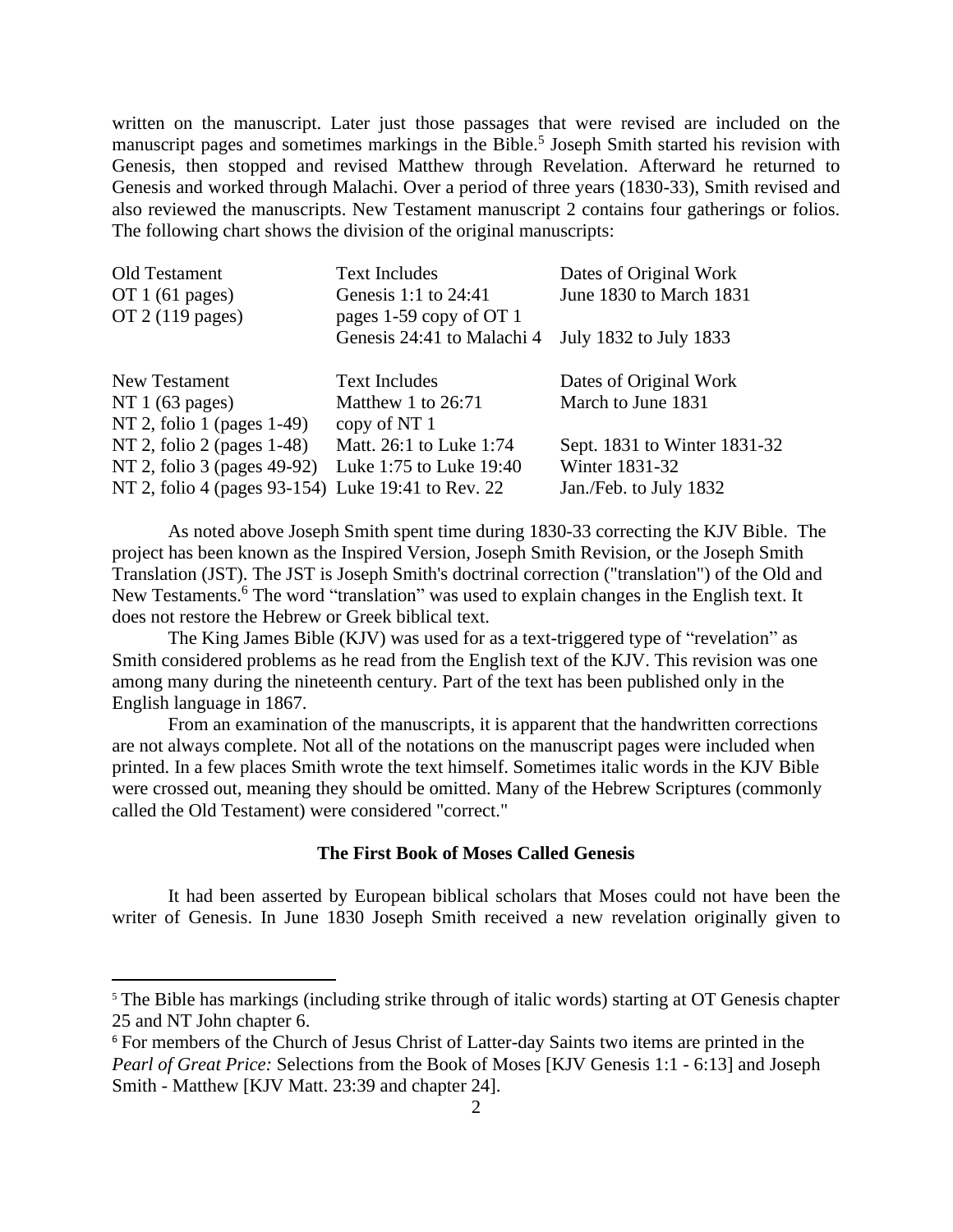Moses, previously unknown, that refuted this theory. This revelation began, "The words of God which he  $\langle$ spake> unto Moses."<sup>7</sup> In the revelation, Smith said Moses was told:

And now Moses my Son I will speak unto you concerning this Earth upon which thou standest  $\&$  thou shalt write the things which I shall speak  $\&$  in a day when the children of men shall esteem my words as naught & take many of them from the Book which thou shalt write behold I will raise up another like unto thee [Moses] & they shall be had again among the Children of men among even as many as shall believe. . . . And now they are also spoken unto you [Joseph Smith] shew them not unto any except them that believe<sup>8</sup>

Joseph Smith's job was to recover the words that were removed from the Bible. The opening portion of chapter 1 of Genesis as revealed "to the Elders of the Church of Christ," circa June 1830, was rendered:

And it came to pass that the Lord spake unto Moses saying Behold I reveal unto you concerning this Heaven & this Earth write the words which I speak I am the beginning & the end the Almighty God by mine only begotten I created these things yea in the beginning I created the Heaven & the Earth upon which thou standest<sup>9</sup>

The text utilized is the KJV book of Genesis. This is evident since the revision follows the order of that text except for added material. Two examples of additional information are as follows:

in that day the Holy Ghost fell upon Adam which bore record of the Father & the Son saying I am Jesus Christ from the beginning henceforth  $\&$  forever<sup>10</sup>

A revision that reflected some concern for the Masonic fraternity when Joseph Smith dictated the revealed words includes these words:

satan saith unto Cain swear unto me by thy throat  $\&$  if thou tell it thou shalt die  $\&$ swear thy brethren by their heads  $\&$  by the living God that they tell it not for if they tell it they shall surely die & this that thy father may not know it & this day I will deliver thy brother Abel into thine hands  $& Satan <$ swore $>$  unto Cain that he

<sup>&</sup>lt;sup>7</sup> OT Manuscript 1, p. 1, with two manuscripts of the Old Testament; LDS Moses 1:1.

<sup>8</sup> OT 1, 3; Compare LDS Moses 1:40-42.

 $9$  OT 1, 3; LDS Moses 2:1. Though there is no first-person account such as "I Moses," like the Book of Mormon, there still is an indication by Joseph Smith that Genesis had been dictated by inspiration in the words "I God" or "I the Lord God" in the first five chapters of Genesis. Compare OT 1, 3-10; OT 2, 4-9; LDS Moses 2:1-5:40 with Gen. 1:1-5:25 (KJV).

<sup>&</sup>lt;sup>10</sup> OT 1, 8; LDS Moses 5:9. Compare Gen. 3:24-4:1 (KJV). This text was included when copied onto OT 2, 10 and afterwards "Jesus Christ" was crossed out and "the only begotten of the father" added above the line.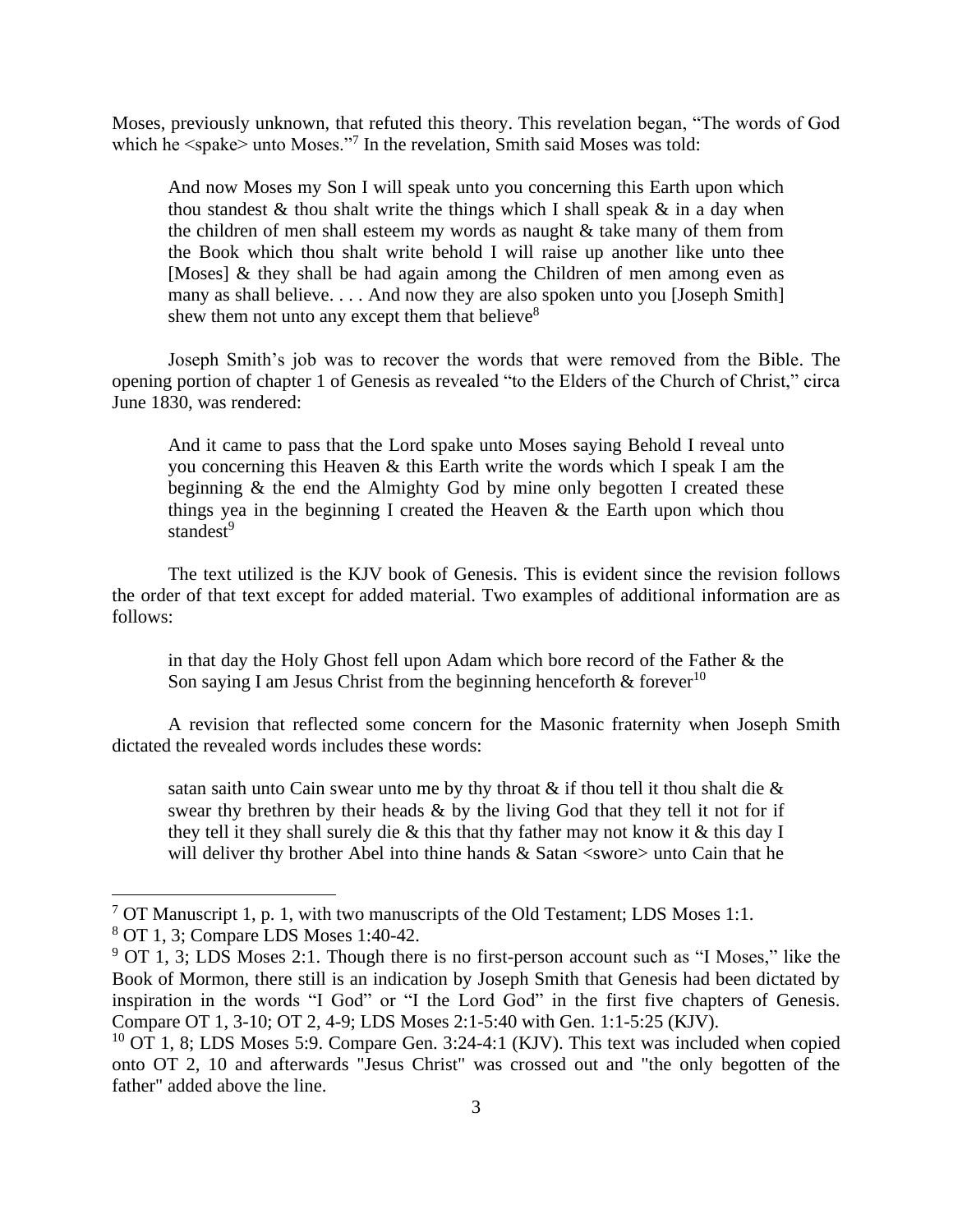would do according to his commands  $\&$  all these things were done in secret  $\&$ Cain saith truly I am Mahon the master of this great secret that I may murder  $\&$ get gain Wherefore Cain was called master Mahon & he gloried in his wickedness. 11

When Peter Bauder visited the town of Fayette, New York, in October 1830, he examined the ten-page manuscript of the revision of Genesis and gave a negative assessment:

The manner in which it was written is as follows:—he [Joseph Smith] commenced at the first chapter of Genesis, he wrote a few verses of scripture, then added delusion, which he added every few verses of scripture, and so making a compound of scripture and delusion. On my interrogating him on the subject, he professed to be inspired by the Holy Ghost to write it. $^{12}$ 

## **Making Genesis a Christian Document**

A revision with new material that included another reinterpretation of Genesis showed that baptism was being preached by Noah:

And it came to pass that Noah continued his preaching unto the people saying hearken and give heed unto my words <br/>beleive [believe]> and repent of your sins and be Baptized in the name of Jesus christ the Son of God even as our fathers did and ye shall receive the gift of the Holy  $G$ host<sup>13</sup>

The majority of Christian concepts and ordinances added to the Old Testament of the Hebrew Scriptures occur in the first seventeen chapters of Genesis. This stops after chapter 17 and with no Christian material used for the remainder of Genesis or the rest of the Old Testaments with one exception. There is a brief mention of Christ in Isaiah 29.

Joseph Smith used the Book of Mormon text for part of Genesis 50 to include a prophecy of Joseph of Egypt.<sup>14</sup> In Isaiah 29 there is a prophecy regarding the coming forth of the Book of Mormon from 2 Nephi that was incorporated into the biblical text.<sup>15</sup> These textual additions are not supported by Hebrew manuscripts of Genesis or Isaiah.

A December 1830 revelation considered the Bible revision as a translation, saying, "it is not expedient in me that ye should translate any more until ye shall go to the [state of] Ohio."<sup>16</sup>

 $11$  OT 1, 9; LDS Moses 5:29-31. When the text was copied "Mahon" was spelled "Mahan" (OT 2, 12). Compare Genesis 4:7-8 (KJV). See also OT 1, 10; LDS Moses 5:49.

<sup>12</sup> Peter Bauder, *The Kingdom and Gospel of Jesus Christ: Contrasted with That of Anti-Christ* (Canajoharie, New York: Printed by A. H. Calhoun, 1834), 37.

<sup>13</sup> OT 1, 20; LDS Moses 8:23-24. Compare Genesis 6:5-6 (KJV).

<sup>&</sup>lt;sup>14</sup> Compare 1830 Book of Mormon, 66-67; LDS 2 Nephi 3:5-18. See Genesis 50:24 (KJV) for traditional text.

<sup>&</sup>lt;sup>15</sup> Compare 1830 Book of Mormon, 110-111; LDS 2 Nephi 27:7-23. See Isaiah 29:11-13 (KJV). <sup>16</sup> LDS Doctrine and Covenants 37:1.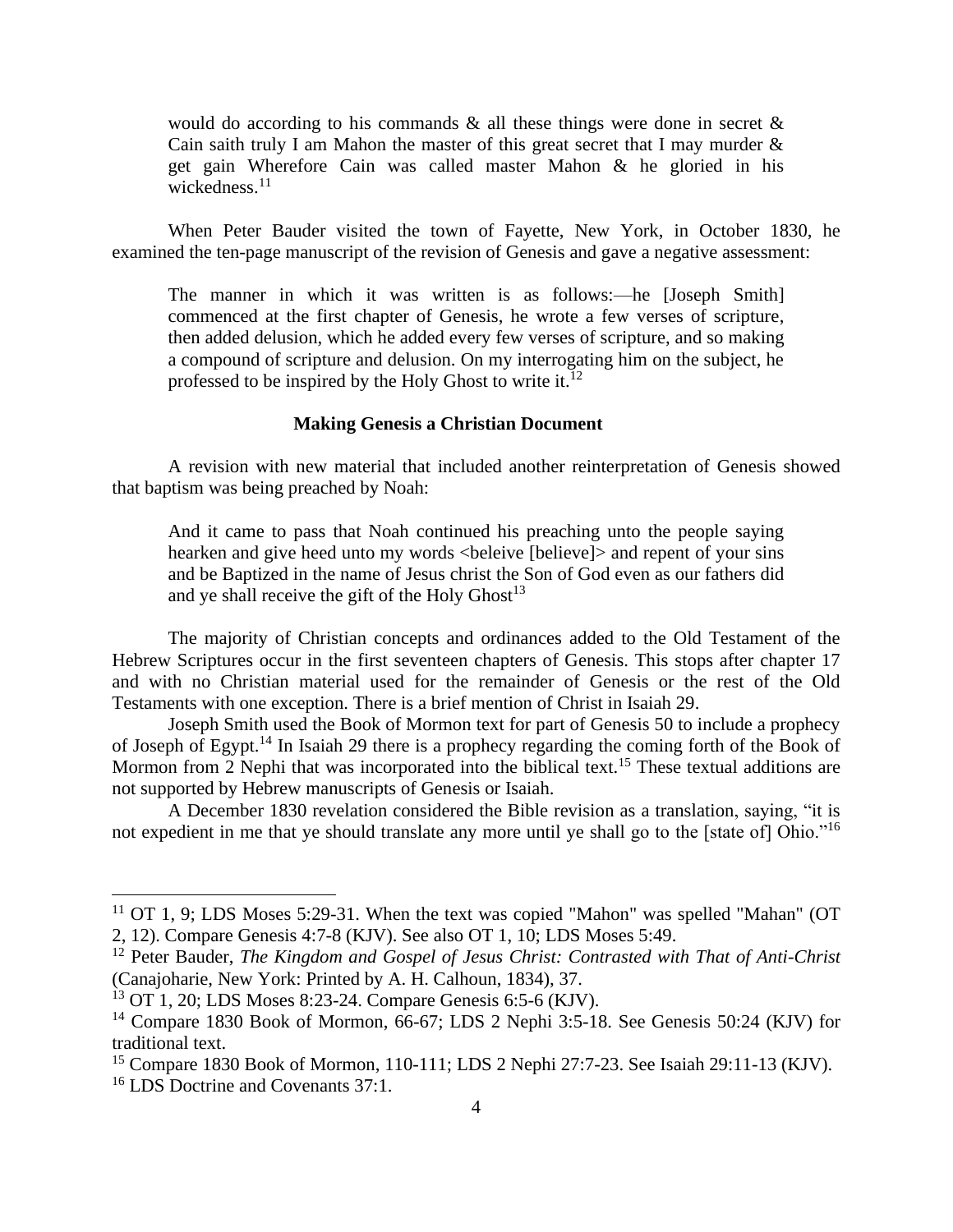As far as known, Smith did not consult a Hebrew text for Genesis. The Bible revision is better understood as corrections, and where additions were made, as an expansion of the biblical text.

As anyone knows who has tried to accurately copy a text, it is very easy to omit a line or two in the copying process. When ancient scribes copied manuscripts, they often accidentally omitted words. The revision made by Joseph Smith attempts to make the wording of the KJV English clearer. The additions by Smith are a reflection of his encounter with the text in the context of revelatory messages as the latter-day gospel was being restored in 1830-33. Smith's revision of the Bible was produced as a church text for those who believe the restored gospel.

Since Joseph Smith did not have knowledge of Hebrew or Greek during this period of Bible revision, we should not expect his revision to contain readings in ancient biblical manuscripts. Nor should we think that his revision is any kind of restoration of what was in the Hebrew Scriptures or in the Greek New Testament. Joseph Smith's work is a revision rather than a translation, since church members knew that Joseph Smith had not studied Hebrew or Greek to produce his manuscript. But church members also thought that Joseph did not have to know Hebrew or Greek because he indicated his corrections were by revelation.

Joseph Smith's additions to Genesis illustrate the belief that the New Testament gospel was taught and practiced in Old Testament times. Smith in essence made Genesis a Christian document: "& thus the Gospel began to be preached from the begin[n]ing being declared by Holy Angels sent forth from the presence of God  $\&$  by his own voice  $\&$  by the Gift of the Holy Ghost & thus all things were confirmed & the Gospel preached & a decree sent forth that it should be in the World until the end thereof  $\&$  thus it was."<sup>17</sup>

Later when Joseph Smith revised John 1:1 he included, "In the begin[n]ing was the gospel preached through the son. And the gospel was the word."<sup>18</sup> This was a constant theme throughout Smith's life.

#### **Most of the Old Testament was considered Correct**

Unknown to the reader since its first publication in 1867 is that Joseph Smith considered a large portion of the Old Testament as correct. Out of 929 chapters in the Old Testament over 45 percent were listed as correct after making minor revisions in the marked Bible. The 1867 Bible included entire chapters and books as though the text was contained in the original manuscripts. For example, Joseph Smith wrote on OT 2 "Correct" for Nehemiah 11-13, Esther 1- 10, Job 36-42 and Psalm 1-10 but crossed out some words within those chapters on his printed Bible.

The 1867 edition reproduced the KJV text with no notation that the manuscript indicated the chapters were correct. In addition, markings in the printed Bible were made in Ecclesiastes as proposed changes, although the name of the book was not recorded on OT 2. Smith considered Ruth, Lamentations, Micah, Nahum, Habakkuk, Zephaniah, Haggai, and Malachi correct, but the reader of the 1867 Bible would have no idea that this was the case. Besides chapters listed in the OT 2, other chapter numbers were simply omitted.

For example, Proverbs 23- 31 were not recorded on the manuscript. There is no indication that the omitted chapters should not be included in the revision. Ecclesiastes was not

 $17$  OT 1, 10, (November 30, 1830).

 $18$  NT 2, folio 4, 105, revision of John 1:1.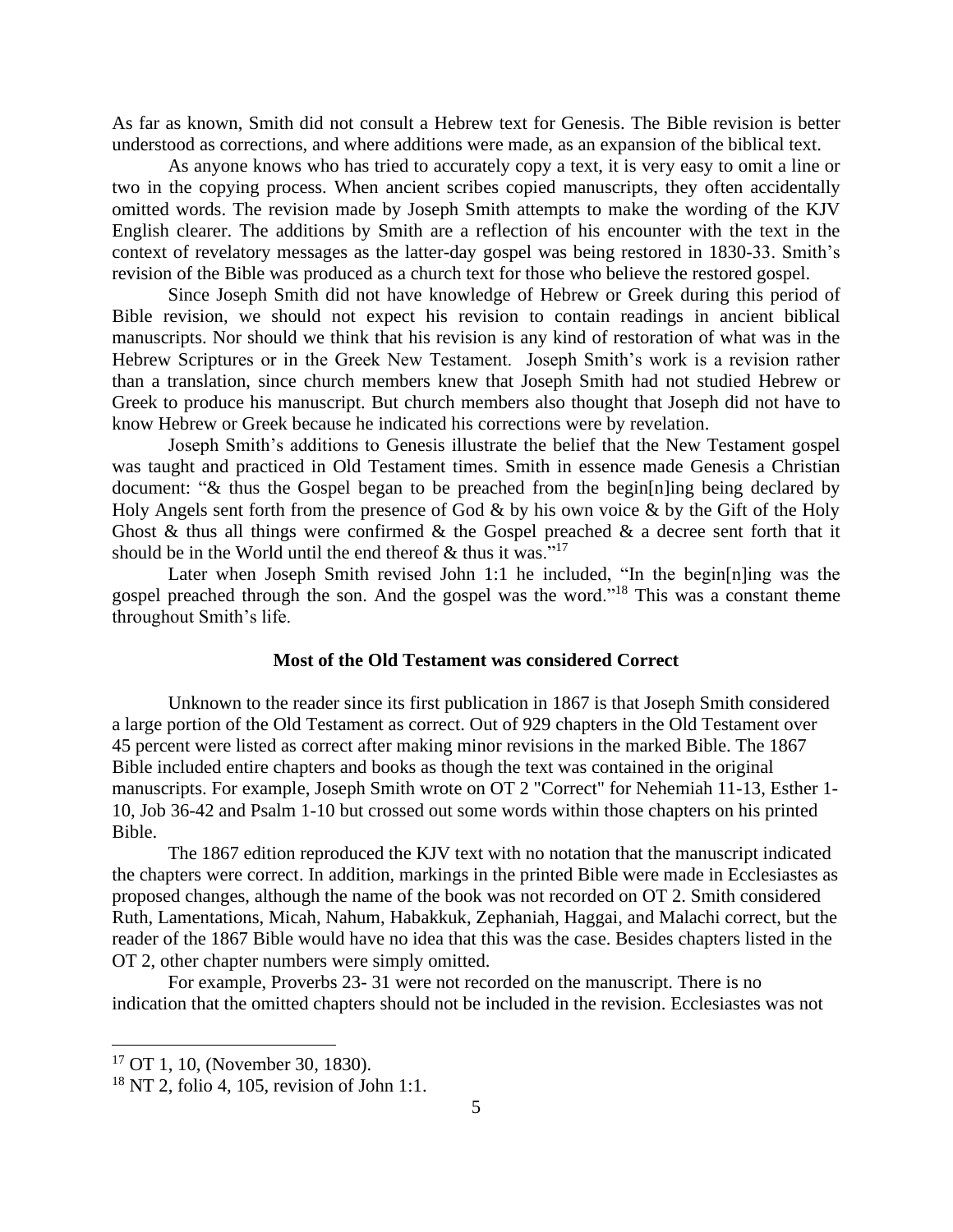listed in OT 2, but the marked Bible contains proposed changes for the revision. This shows the incomplete nature of Old Testament revisions and problems using the 1867 and other printings of the Joseph Smith revision.

## **Chapters considered correct by Joseph Smith**

Genesis: 13 out of 50 chapters Exodus: 19 out of 40 chapters Leviticus: 24 out of 27 chapters Numbers: 34 out of 36 chapters Deuteronomy: 30 out of 34 chapters Joshua: 23 out of 24 chapters Judges: 20 out of 21 chapters Ruth: "The Book of Ruth is all correct" 1 Samuel: 26 out of 31 chapters 2 Samuel: 22 out of 24 chapters 1 Kings: 16 out of 22 chapters 2 Kings: 23 out of 25 chapters 1 Chronicles: 27 out of 29 chapters 2 Chronicles: 29 out of 36 chapters Ezra: 10 out of 10 chapters Nehemiah: 10 out of 13 chapters; Joseph Smith (JS): Nehemiah 11-13 Correct Esther: 10 out of 10 chapters; JS: Esther 1-10 Correct Job: 40 out of 42 chapters; JS: Job 3-42 Correct

Note: From Psalm through Malachi 263 chapters were not listed on the manuscript pages.

Psalm: 89 chapters not listed in manuscript of 150 chapters; JS: Psalm 1-10 Correct Proverbs: 28 chapters not listed in manuscript of 31 chapters Ecclesiastes: has marking in Bible but not listed in manuscript Song of Solomon: "The Songs of Solomon are not Inspired writings" Isaiah: 28 chapters not listed in manuscript of 66 chapters; 1 chapter listed correct Jeremiah: 33 chapters not listed in manuscript of 52 chapters; 4 chapters listed correct Lamentations: "The Lamentations of Jeremiah is Correct" Ezekiel: 28 chapters not listed in manuscript of 48 chapters Daniel: 11 chapters not listed in manuscript of 12 chapters Hosea: 13 chapters not listed in manuscript of 14 chapters Joel: 1 chapter not listed in manuscript of 3 chapters Amos: 6 chapters not listed in manuscript of 9 chapters Obadiah: Correct Jonah: 3 chapters not listed in manuscript of 4 chapters Micah: Correct Nahum: Correct Habakkuk: Correct Zephaniah: Correct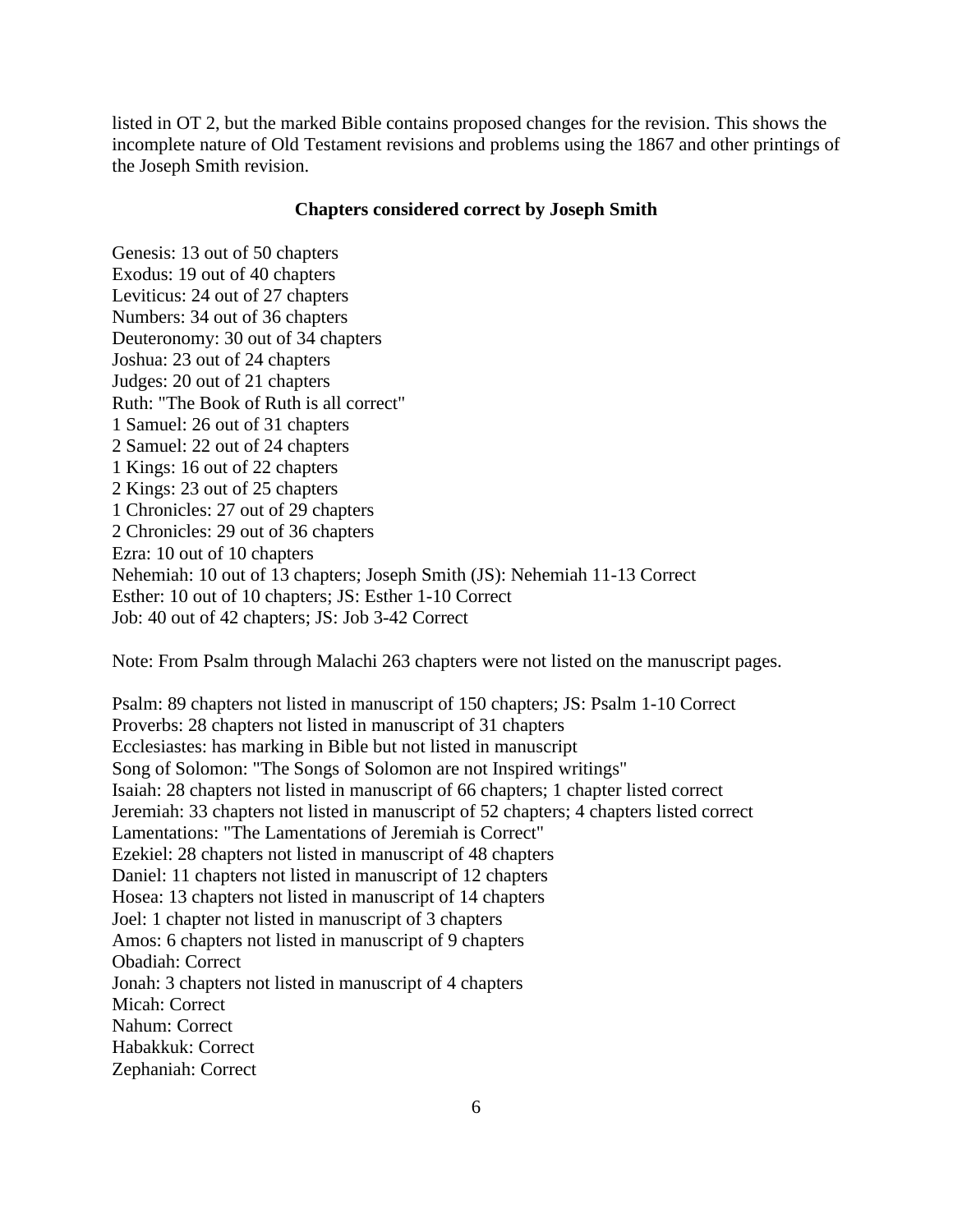Haggai: Correct Zechariah: 11 chapters not listed in manuscript of 14 chapters Malachi: Correct

The New Testament has more extensive revisions so there are less chapters that were considered correct. The following are numbers of correct chapters:

John: chapters 15, 17-18, 21 are correct Acts: 9 out of 28 chapters 1 Corinthians: 1 out of 16 chapters 2 Corinthians 3 out of 13 chapters Galatians: 2 out of 6 chapters Ephesians: 2 out of 6 chapters Colossians: 1 out of 4 chapters 1 Thessalonians: 1 out of 5 chapters 2 Thessalonians: 1 out of 3 chapters Titus: 1 out of 3 chapters James: 2 out of 5 chapters 2 John: 1 out of 1 correct 3 John: 1 out of 1 correct Revelation: 4 out of 22 chapters

## **Revision in the Laws of the Church of Christ**

At Kirtland, Ohio, on February 9, 1831, Joseph Smith revealed the Laws of the Church of Christ which included this statement with regard to his revision of the scriptures:

Thou shalt ask  $\&$  my scriptures shall be given as I have appointed  $\&$  for thy salvation thou shalt hold thy peace concerning them untill ye have received them & then I give unto you a commandment that ye should teach them unto all men  $\&$ they also shall be taught unto all Nations[,] Kindreds[,] tongues  $\&$  People<sup>19</sup>

Three manuscripts have the earlier reading: "for thy salvation thou shalt hold thy peace concerning them." Later the word "salvation" was crossed out and the word "safety" was added above the line. This change and also the words "it is expedient that" are reflected in the Book of Commandments printing. The 1835 Doctrine and Covenants contained further revision of this revelation.

On March 8, 1831 Joseph Smith dictated to his scribe the beginning of the gospel according to Matthew. The heading of the manuscript read: "A Translation of the New

<sup>&</sup>lt;sup>19</sup> "Book of Commandments and Revelations," 66 in Robin Scott Jensen, Robert J. Woodford, and Steven C. Harper, eds., *Revelations and Translations: Manuscript Revelation Books, Facsimile Edition* (Salt Lake City: Church Historian's Press, 2009), 102-103. Compare with LDS D&C 42:56-58.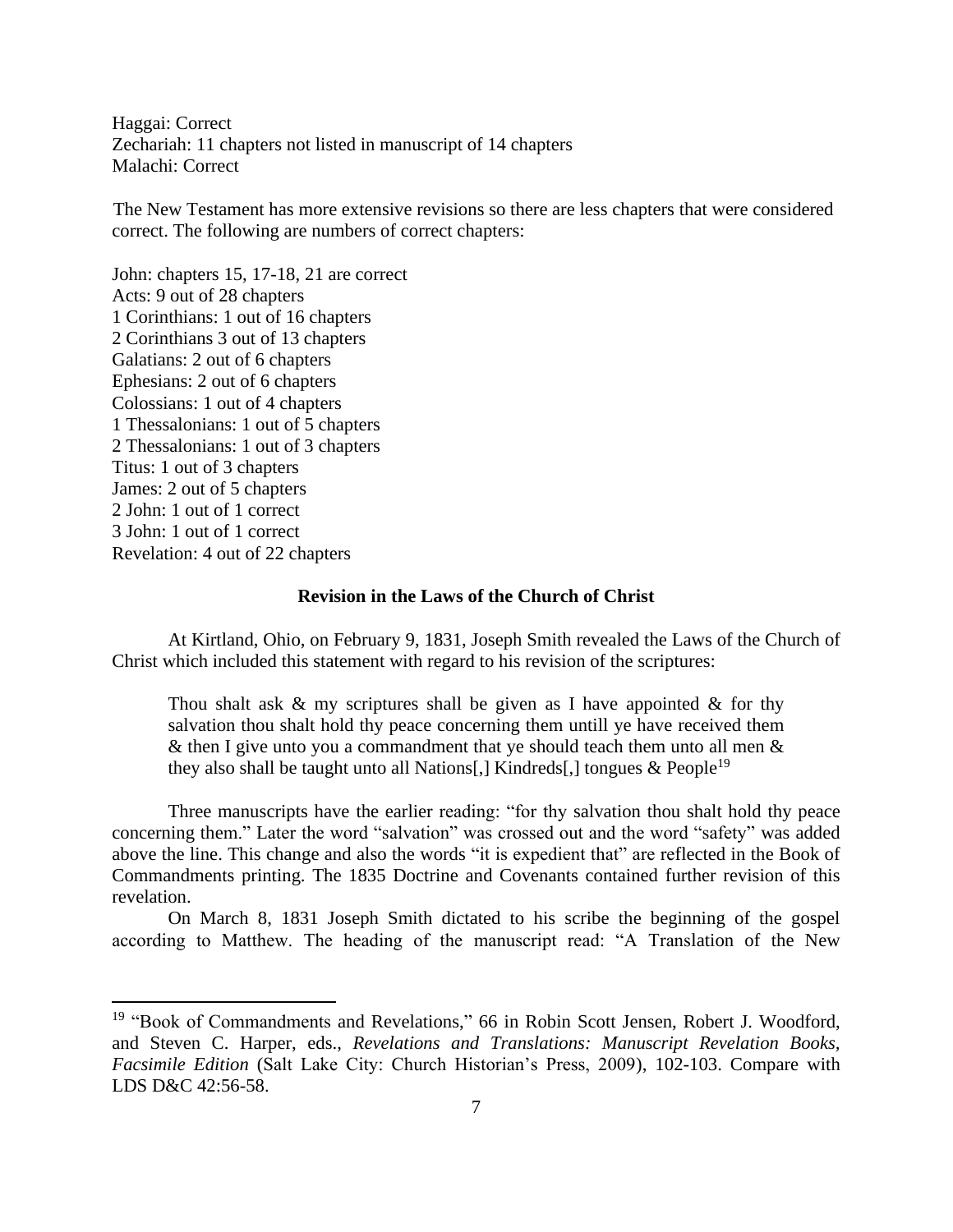Testament translated by the power of God."<sup>20</sup> Like the Book of Mormon which was revealed "by the gift and power of God," the New Testament revision was a revealed text based upon the KJV Bible. Usually when working with the New Testament a person would use a standard text. In the case of revising Matthew 5 Smith used the KJV Bible and what became Third Nephi in the Book of Mormon.

After returning from a trip to Independence, Missouri, former elder Ezra Booth wrote concerning the understanding of church members:

The Bible is declared too defective to be trusted in its present form; and it is designed that it shall undergo a thorough alteration, or as they say, translation. This work is now in operation. The Gospel by St. Matthew has already received the purifying touch, and is prepared for the use of the church. It was intended to have kept this work a profound secret, and strict commandments were given for that purpose; and even the salvation of the church was said to depend upon it.<sup>21</sup>

The February 9, 1831, revelation corroborates parts of Booth's letter concerning the church's salvation and keeping the revision a secret. Nine months later the minutes of a general conference held on October 25, 1831, at Orange, Ohio, report that Joseph Smith said, "except the church receive the fulness of the Scriptures that they would yet fall."<sup>22</sup>

A revelation given on January 10, 1832, explained concerning the New Testament that "it is expedient to translate again  $\ldots$  continue the work of translation until it be finished."<sup>23</sup> On February 16, 1832, Joseph Smith and his scribe Sidney Rigdon were working on John chapter 5 when they received what is termed the Vision; actually, a series of visionary experiences relating to the afterlife. This is the Vision of three degrees of glory. It is of interest that John 5:29 was paraphrase in the Book of Mormon. 24

On March 9, 1833, in answer to the question of whether to revise (translate) the Apocrypha, Joseph Smith said the Lord told him "there are many things contained therein that are true, and it is mostly translated correct." Also, "there are many things contained therein that are not true, which are interpolations by the hands of men." There was no need to translate the Apocrypha.<sup>25</sup> The text of this revelation indicated, there were "interpolations" (insertions into the text) by men rather than omissions. Joseph Smith did not identify any particular Apocrypha book as having this problem. The end result was that the Apocrypha was not read and revised. If there were additions to the Apocrypha, they were neither removed nor identified but left in the KJV.

 $20$  NT Manuscript 1, page 1.

<sup>21</sup> Ezra Booth to Rev. Ira Eddy, October 2, 1831, *The Ohio Star* 2 (October 20, 1831):3, Ravenna, Ohio.

 $22$  Minutes copied into the "Far West Record." See Donald Q. Cannon and Lyndon W. Cook, eds., *Far West Record: Minutes of The Church of Jesus Christ of Latter-day Saints, 1830-1844* (Salt Lake City: Deseret Book, 1983), 23. The phrase "fulness of the Scriptures" refers to Joseph Smith's Bible revision.

<sup>23</sup> LDS Doctrine and Covenants 73:3-4.

<sup>&</sup>lt;sup>24</sup> See LDS Mosiah 16:11, Helaman 12:26 and 3 Nephi 26:5.

<sup>25</sup> LDS Doctrine and Covenants 91:1-3.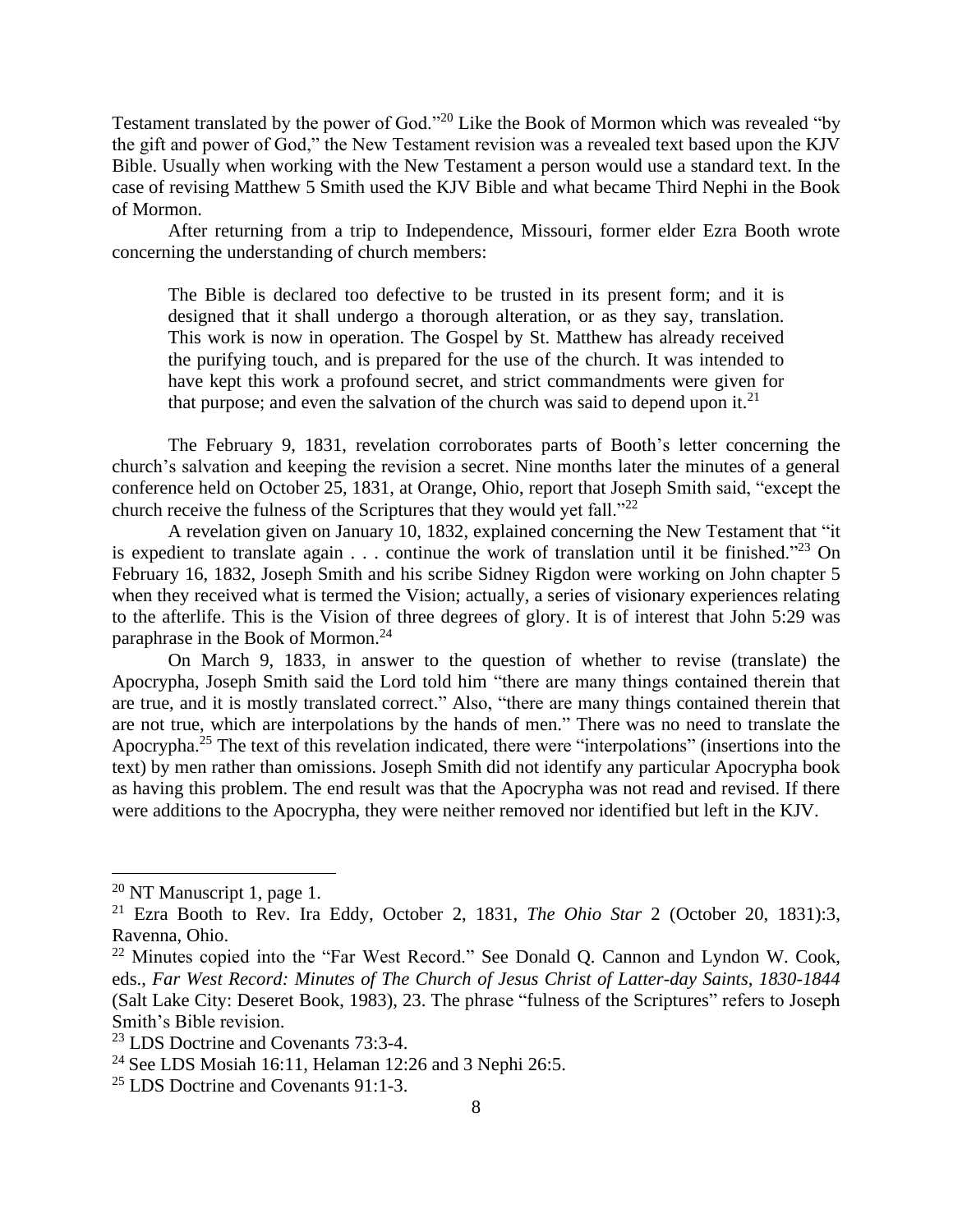In a revelation given on May 6, 1833, it was declared, "it is my will that you should hasten to translate my scriptures."<sup>26</sup> When reading the Old Testament books, Joseph Smith had his scribe write seven books, viz., Obadiah, Micah, Nahum, Habakkuk, Zephaniah, Haggai, and Malachi were "correct" as recorded on OT 2.

## **Plans to Publish Bible Revision**

Further communications were given to church members. On July 2, 1833 Joseph Smith finished his revision of the Bible.<sup>27</sup> Out of 929 chapters in the Old Testament 436 chapters (46.9%) were listed as "correct." Though Genesis had many corrections and additions, thirteen of its chapters were recorded as being correct on OT 2.

In an April 23, 1834 revelation United Firm members were told "for this purpose have I commanded you to organize yourselves, even to print my words, the fulness of my scriptures" and the revelations given to Joseph Smith.<sup>28</sup> By June 1835 further revision of Genesis was made to adjust the ages of some of the Old Testament patriarchs as Smith was preparing to "print the New Translation" of the Bible.<sup>29</sup>

When settled at Nauvoo, Illinois, instructions regarding Smith's Bible revision were given on January 19, 1841, to the newly appointed second counselor in the Church presidency William Law. He was told to support the poor "and publish the new translation of my holy word unto the inhabitants of the earth. $\frac{1}{30}$ 

The Council of the Twelve Apostles, a presiding quorum second only in authority to Smith's First Presidency, issued a notice asking the Church's local congregations to send their tithes to the Trustee in Trust to support various works, including the "new translation of the bible, and the record of Father Abraham [be] published to the world."<sup>31</sup>

After Joseph Smith's death in June 1844, the marked Joseph Smith Bible and the dictated and revised manuscripts of the New Translation were retained by his widow, Emma Smith, in Nauvoo. The beginning of an index for the revision of Genesis was kept among church records taken to Salt Lake City by historian Willard Richards.

# **"or in other words"**

In making corrections and additions, Joseph Smith sometimes explains the text with the phrase "or in other words." Philip Barlow, at the time, Associate Professor of Theological Studies at Hanover College, explains:

<sup>&</sup>lt;sup>26</sup> LDS Doctrine and Covenants 93:53.

 $27$  OT 2, 119, recorded "Finished on the 2d day of July 1833."

<sup>28</sup> LDS Doctrine and Covenants 104:58.

<sup>&</sup>lt;sup>29</sup> Joseph Smith to "Dear brethren in the Lord," June 15, 1835, Church History Library, Salt Lake City, Utah.

<sup>&</sup>lt;sup>30</sup> LDS Doctrine and Covenants 124:89.

<sup>31</sup> "Temple Friends," *Times and Seasons* 3 (March 1, 1842):715, Nauvoo, Illinois. The new translation (revision) of the Bible was not published in Joseph Smith's lifetime.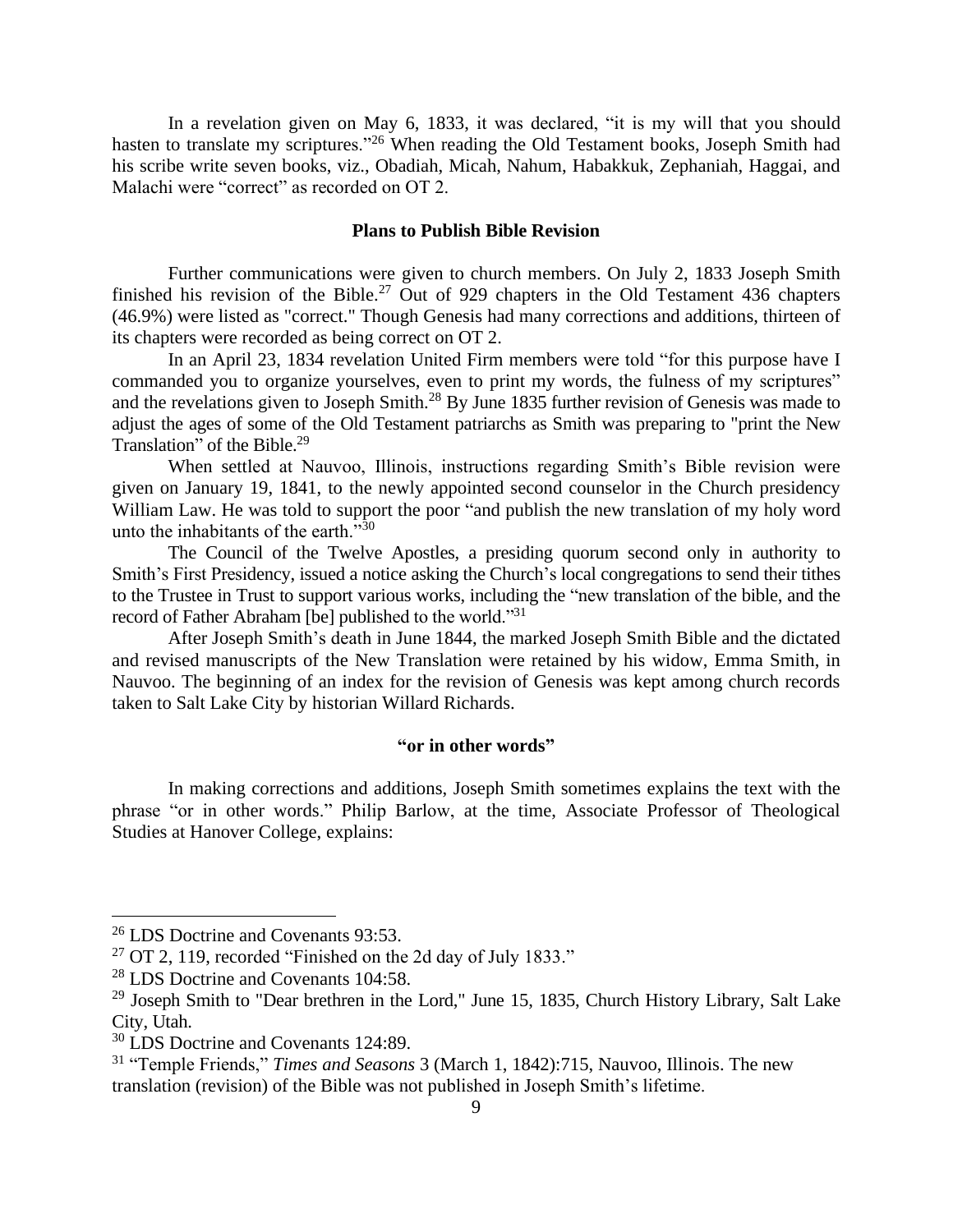A third category is "interpretive additions," often signaled by the phrase "or in other words," which the Prophet [Joseph Smith] appended to a passage he wished to clarify. Thus, to Jesus' counsel to turn one's other cheek if smitten (Luke 6:29), Smith added "or, in other words, it is better to offer the other [cheek], than to revile again." The interpretative phrase "or in other words" (often shortened to "in other words" or simply "or") is common in Smith's sermons as well as in the Book of Mormon, the Doctrine and Covenants, and the revisions of the Bible.<sup>32</sup>

Examples of such interpreted phrases are included in Joseph Smith's revision of the gospels. What follows was used by Joseph to interpret or clarify a particular passage:

or whose place I am not able to fill (Matt. 3:11; John 1:27) or the destruction of the wicked (Matt. 13:39, 40; 24:3, 14; Mark 13:4, 10) or the messenger sent of heaven (Matt. 13:39) or in other words John the Baptist and Moses (Mark 9:4) or in other words it is better to offer the other [cheek] than to revile again (Luke 6:29) or in other words is afraid to lay down their life for my sake (Luke 14:26) or in other words whithersoever the saints are gathered (Luke 17:37) or thither will the remainder be gathered together (Luke 17:37) or in other words the Gentiles (Luke 23:31)

More than anything else, the above listing shows Smith's involvement with the KJV revision process. One of the purposes in making the Bible revision was for Joseph Smith to clarify difficult English passages and make the gospel texts clearer for church members. This type of revision was similar to the revelations that he gave for church instruction.

#### **Examples from the New Testament**

When Mark 13 was revised, verses 9, 11-12, 33-36 were omitted. The reason for these important omissions is because Smith substituted his previous revision of Matthew 24 for Mark's text. Joseph Smith either presumed that Matthew preempted the writing of Mark or just wanted to use his prior revision of Matthew for the new text of Mark. This view is confirmed in the publication of the JST manuscripts:

In the Bible, Matthew's account of Jesus' great discourse to the Twelve on the Mount of Olives (Matthew 24) is much longer and more detailed than Mark's (Mark 13). Both were changed significantly in the Joseph Smith Translation.

A comparison of the Matthew and Mark accounts in the New Translation shows that when Joseph Smith and his scribe arrived at Mark 13, the Prophet

<sup>32</sup> Philip L. Barlow, *Mormons and the Bible: The Place of the Latter-day Saints in American Religion* (New York: Oxford University Press, 1991), 51-52.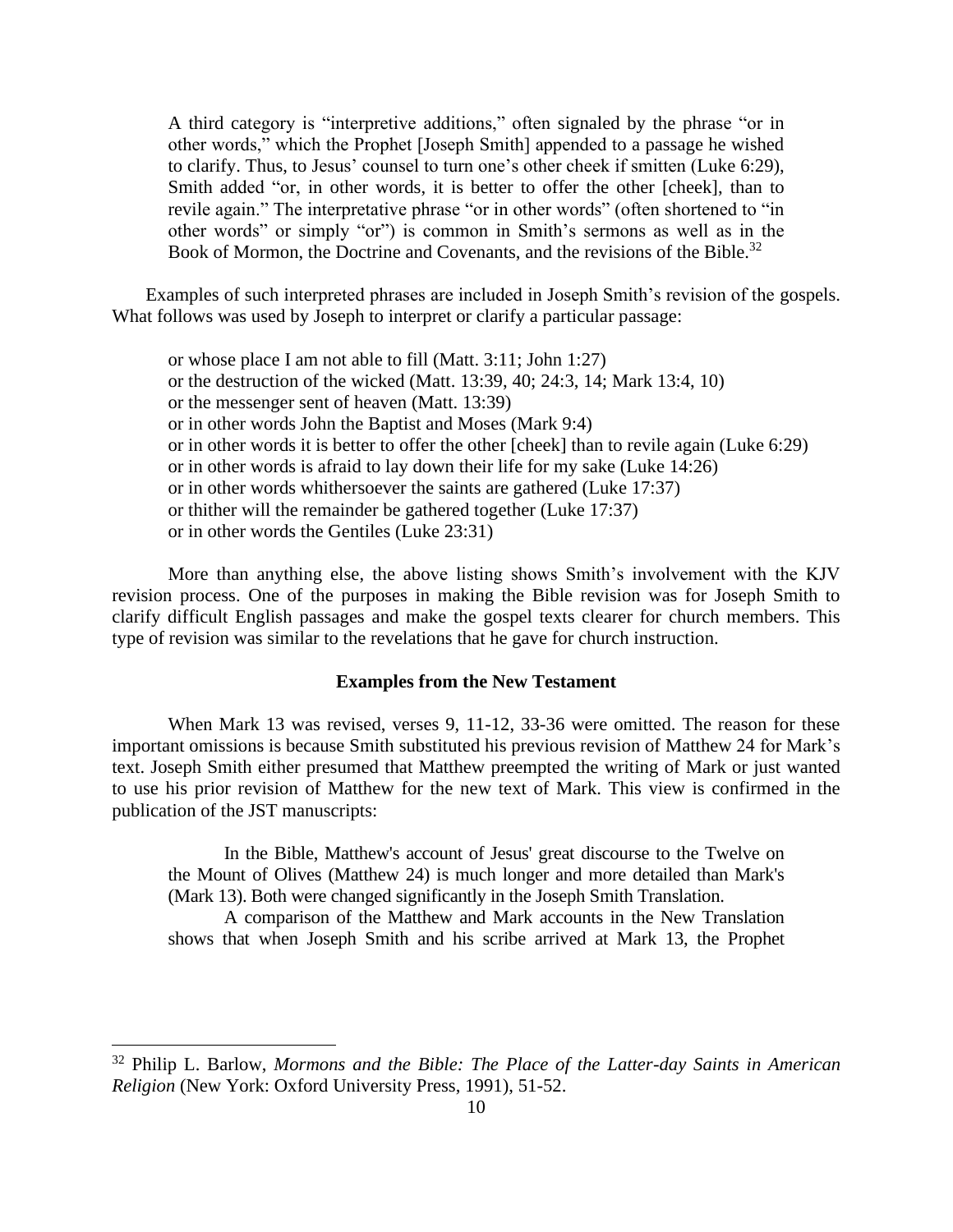decided to copy the corrected Matthew account from NT2.1 rather than to revise the existing verses in Mark.<sup>33</sup>

Besides short phrases or sentence additions to the gospels, large blocks of text of more than fifty words each also appear in various places. These long texts appear to represent material that Joseph Smith believed were in the gospels anciently. For example, he added the following text to Luke 3:13:

For it is well known unto you, Theophelus,  $34$  that after the manner of the Jews, and according to the custom of their law, in receiving money in the treasury, that out of the abundince [abundance] which was received was appointed unto the poor, every man his portion; and after this manner did the publicans also, wherefore John said unto them, exact no more than that which is appointed you.<sup>35</sup>

This wording gives the impression that Joseph Smith is supplying a missing part to Luke. The wording shows that Smith is trying to present a better text rather than a commentary in this addition to Luke. The additional wording, though represented to be in the text, is not in Codex Vaticanus, Codex Sinaticus, or papyrus fragment P4 (ca. 200), nor in any other Greek manuscript. A longer insertion in Luke 3:4 is also an addition not paralleled by Greek manuscripts.<sup>36</sup> The passage of John 7:53-8:11 about the woman taken in adultery was retained by Joseph Smith. Early Greek manuscripts do not include these verses.

A good example of harmonization appears from the reading in John 20:12, "And seeth two angels in white." The gospel accounts of an angel, a man, two men, or two angels at the tomb was revised in an interesting way. The KJV text of John 20:12 provided an influence for the revisions of Matt. 28:2; Mark 16:5; Luke 24:2; and John 20:1.

| KJV:                       | Revision:                                   |  |
|----------------------------|---------------------------------------------|--|
| the angel (Matt. $28:2$ )  | two angels                                  |  |
| a young man (Mark 16:5)    | two angels                                  |  |
| two men (Luke 24:4)        | moved to revision of Luke 24:2 - two angels |  |
| John 20:1                  | two angels (addition)                       |  |
| two angels (John $20:12$ ) | two angels (remained the same)              |  |

It is of interest that some revisions, from "James the less" to "James the younger" (revision of Mark 15:40), are the same as edited in Alexander Campbell's *The Sacred Writings of* 

<sup>33</sup> Scott H. Faulring, Kent P. Jackson, and Robert J. Matthews, eds., *Joseph Smith's New Translation of the Bible: Original Manuscripts* (Provo, Utah: Religious Studies Center, Brigham Young University, 2004), 303-304.

<sup>34</sup> The name was spelled "Theophilus" in Luke 1:3 (KJV).

<sup>&</sup>lt;sup>35</sup> NT 2, f. 3, 52. Robert J. Matthews wrote concerning this addition: "By inference, at least, the reader is led to believe that he is expected to regard this information as a restoration of what Luke had originally written." *"A Plainer Translation": Joseph Smith's Translation of the Bible: A History and Commentary* (Provo, Utah: Brigham Young University Press, 1975), 239.

<sup>36</sup> See Matthew 3:3 and Mark 1:2.